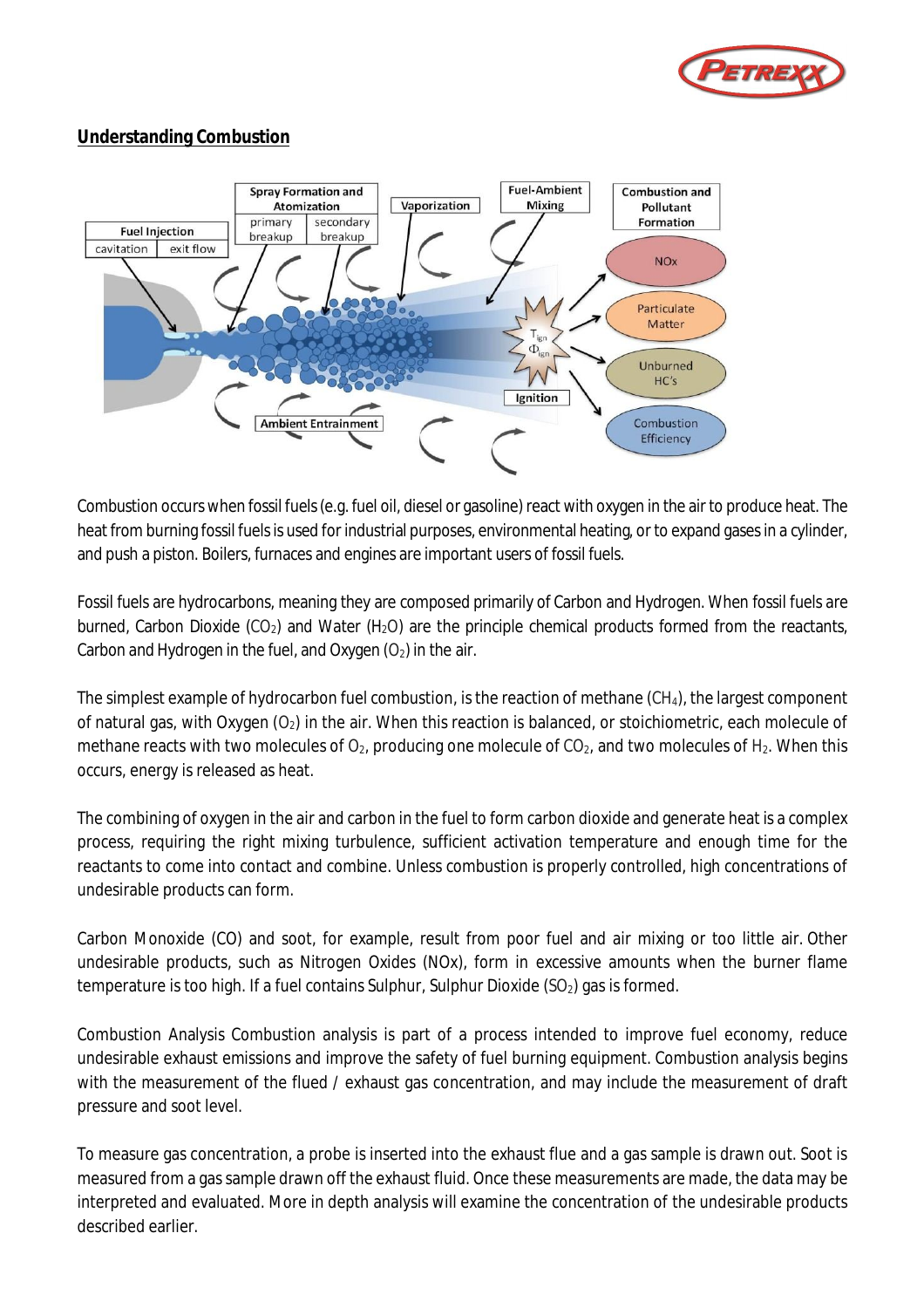

### **WHY PERFORM A COMBUSTION ANALYSIS**

#### **Improve Fuel Efficiency**

Heat energy leaving the system exhaust flue (or stack) is often the largest single source of lost fuel energy and is made up of the Dry Gas loss and Latent Heat Loss. Although some flue loss is unavoidable, and equipment tune-up using combustion analysis data can often significantly reduce this source of heat loss and save fuel costs by improving fuel efficiency.

#### **Reduce Emissions**

Carbon monoxide, sulphur dioxide, nitrogen oxides and particles are undesirable emissions associated with burning fossil fuels. These compounds are toxic, contribute to acid rain and smog and can ultimately cause respiratory problems. Combustion analysis is performed to monitor toxic and acid rain forming emissions in order to meet regulations.

#### **Improve Safety**

Good equipment maintenance practice, which includes combustion analysis, enables the technician to fully verify and maintain the equipment operating at specifications for safe and efficient operation (E.g. A reduction in excess air, due to barometric pressure, can cause, in turn, a rapid increase of highly toxic carbon monoxide and explosive gases, resulting in rapid deterioration in system safety and efficiency).

#### **WHAT IS MEASURED**

#### **Oxygen (O2), Carbon Monoxide (CO), and Carbon Dioxide (CO2)**

As described earlier, simple combustion involves the reaction of oxygen in the air with carbon and hydrogen in the fuel, to form carbon dioxide and water and produce heat. Under ideal conditions, the only gases in the exhaust flue are  $CO<sub>2</sub>$ , water vapour and nitrogen from the combustion air.

When Oxygen appears in the flue exhaust, it usually means that more air (20.9% of which is  $O<sub>2</sub>$ ) was supplied than was needed for complete combustion to occur. Some  $O<sub>2</sub>$  is left over. In other words, the measurement of O<sub>2</sub> gas in the flue indicates that extra combustion air, or Excess Air, was supplied to the combustion reaction.

When too little air is supplied to the burner, there is not enough oxygen to completely form CO<sub>2</sub>, with all the carbon in the fuel. Instead, some oxygen combines with carbon to form Carbon Monoxide (CO). CO is a highly toxic gas associated with incomplete combustion and efforts must be made to minimize its formation. This effort goes hand-in-hand with improving fuel efficiency and reducing soot generation.

As a rule, the most efficient and cost-effective use of fuel takes place when Carbon Dioxide ( $CO<sub>2</sub>$ ) concentration in the exhaust is maximized. Theoretically, this occurs when there is just enough O2 in the supplied air to react with all the Carbon in the fuel supplied. This quantity of supplied air is often referred to as the theoretical air.

The theoretical air required for the combustion reaction depends on fuel composition and the rate at which the fuel is used. In real-world combustion, factors such as the condition of the engine and the engine design also influence the amount of air that is needed. The theoretical air is rarely enough.

#### **Nitrogen Oxides (NOx)**

Nitrogen Oxides, principally Nitric Oxide (NO) and Nitrogen Dioxide (NO<sub>2</sub>), are pollutant gases that contribute to the formation of acid rain, ozone, as well as smog. Nitrogen Oxides result when Oxygen combines with nitrogen in the air or in the fuel. Nitric Oxide (NO) is generated first at the high flame temperatures, then oxidizes further to form Nitrogen Dioxide ( $NO<sub>2</sub>$ ) at cooler temperatures in the exhaust or after being exhausted.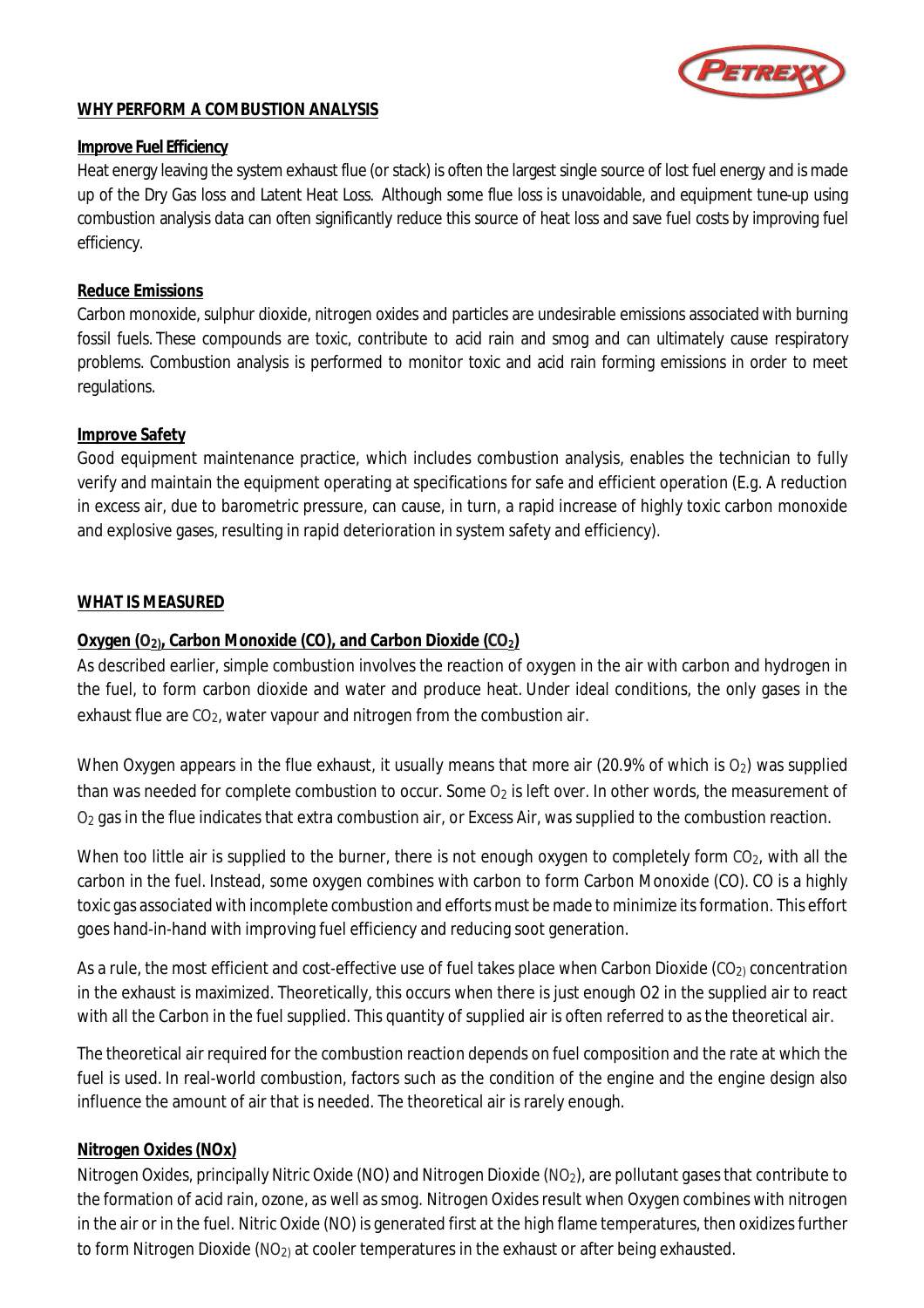

The Nitric Oxide (NO) concentration is often measured alone, and the Nitrogen Dioxide (NO<sub>2</sub>) concentration is generally assumed to comprise an additional five percent of the total nitrogen oxides. The Nitrogen Oxide gas concentrations are often combined and referred to as the Nitrogen Oxide (NOx) concentration.

### **Hydrocarbons (HCs) / Volatile Organic Compounds (VOCs)**

Organic compounds are sometimes present in the combustion exhaust products because of incomplete combustion. Hydrocarbons (HCs), or volatile organic compounds (VOCs), are best reduced through proper burner maintenance and by maintaining the proper air / fuel mixture.

## **Soot**

Soot is the black smoke commonly seen in the exhaust of diesel trucks, and is present whenever fuel oils orsolid fuels are burned. Excessive soot is undesirable because it indicates poor combustion and is responsible for coasting internal heat transfer surfaces, preventing good thermal conductivity.Over time, serious damage to the heat exchanger can occur.

Soot is primarily unburned Carbon, and is formed for the same reasons Carbon Monoxide (CO) is formed – insufficient combustion air, poor mixing and low flame temperature. As with Carbon Monoxide (CO), it is usually impossible or impractical to entirely eliminate soot formation for some fuel types.

## **Oxygen and Excess Air**

Insufficient combustion air causes a reduction in fuel efficiency, creates highly toxic carbon monoxide gas and produces soot. To ensure there is enough oxygen to completely react with the fuel, extra combustion air is usually supplied. This extra air, called "Excess air", is expressed as the percent air above the amount theoretically needed for complete combustion. In real-world combustion, the excess air required for gaseous fuels is typically about 15%. Significantly more may be needed for liquid and solid fuels.

Although required, higher excess air comes with a price - it wastes fuel. There are a number of reasons why this occurs, but stated simply, supply-air cools the combustion system by absorbing heat and transporting it out the exhaust flue. The more air, the more cooling. Consider too, that nitrogen, which makes up about eighty percent of the air, plays no role chemically to produce heat. It does however add significantly to the weight of gas that absorbs heat energy. Therefore, an improvement in combustion efficiency, usually requires a reduction in excess air/ oxygen.

### **HOW DIESELCURE IMPROVES COMBUSTION PERFORMANCE**

When water is present in diesel fuel, sulphuric acid and nitric acid is formed from sulphur and nitrogen, respectively. Sulphuric acid also causes oxidation of diesel fuel resulting in the formation of resin, which is deposited on surfaces in contact with the diesel fuel. This is commonly known as "gumming". Gumming in the fuel pumps and fuel injectors of diesel engines has an adverse effect on fuel optimization and spray-pattern, and also on volumetric efficiency of the fuel injectors.

As detailed above, this typically leads to over-supply of fuel to the combustion chamber, characterized by emission of black smoke (incompletely burned fuel) from the exhaust, causing loss of fuel efficiency and increased fuel consumption.

DIESELCURE is most effective in treating suspended water in diesel fuel (please view Würth Product Demonstration video as tested in laboratory in Germany, which highlights this feature).

Specifically, DIESELCURE prevents and eliminates the build-up of resins and gums, which lead directly to over fuelling and the increase of harmful environmental emissions.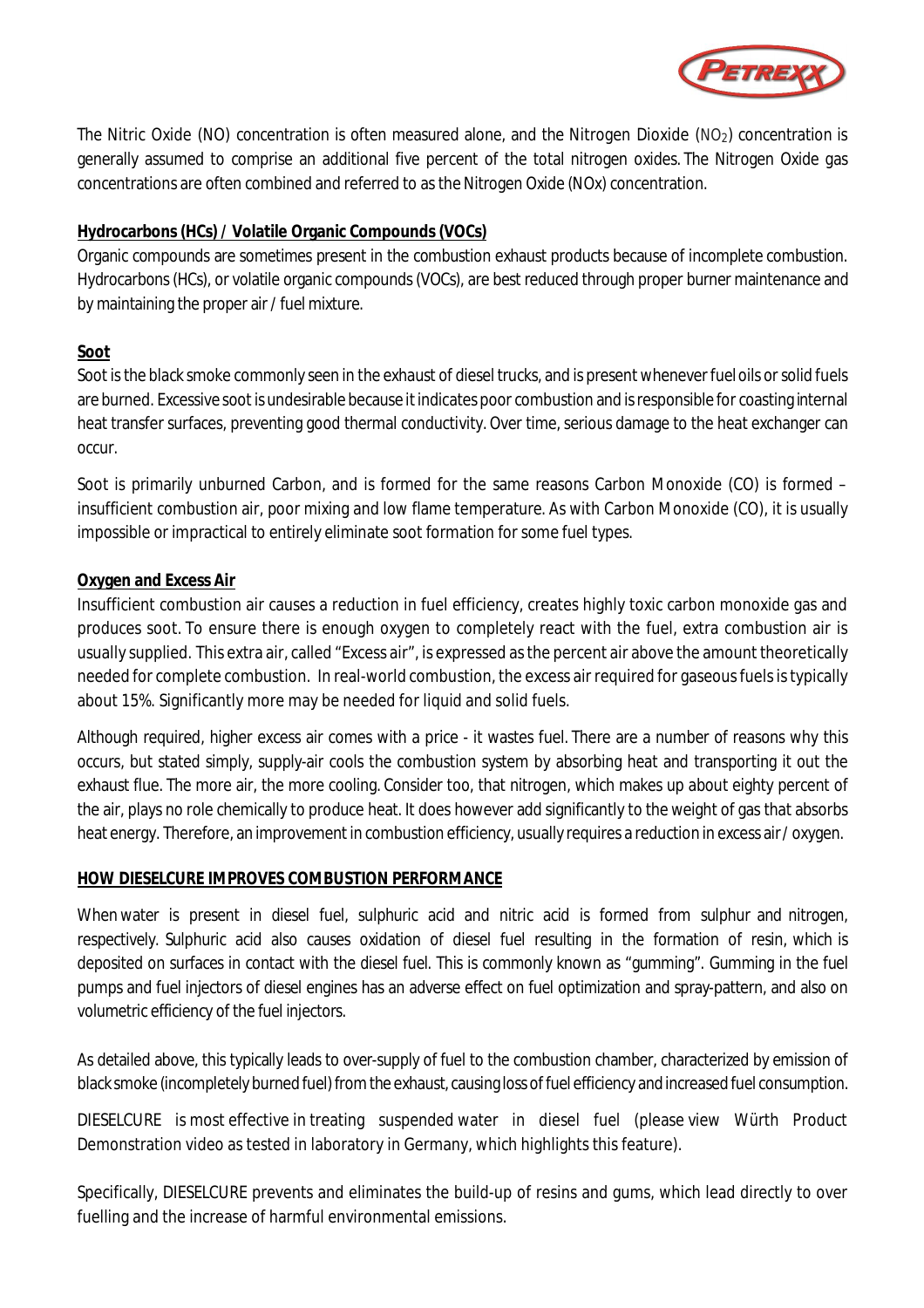

During development and premarket trials, a marked improvement in combustion performance of diesel, treated with DIESELCURE, as compared to untreated fuel was observed, as a result of DIESELCURE'S unique treatment of water and other contamination in diesel fuel.

Detailed exhaust analysis showed that on average, Carbon Monoxide (CO) was reduced by 6.25%, and Carbon Dioxide (CO<sub>2</sub>) increased by 14.1%, Hydrocarbons reduced by 21%, Oxygen reduced by 4%, Nitrogen Oxides (NOx) gasses reduced by 9.1%, and Smoke Opacity reduced by 8%.

These readings show an unmistakable trend towards improved combustion performance and better efficiency, which resulted in reduced REGENS, reduced filter replacement and downtime, but also reduction in fuel usage.

Clean fuel, passing through a clean system, is more efficient. Multiple product trials have highlighted trends towards, cleaner injectors, less filter usage and less operational downtime.

Basically, when the smallest amount of moisture is present in diesel, Sulphuric Acid and Nitric Acid is formed from Sulphur and Nitrogen respectively. Sulphuric Acid also causes oxidation of diesel fuel, resulting in the formation of resin, which is deposited on surfaces in contact with the diesel, also known as "gumming".

Put simply in layman's terms, the water content or moisture bonds with DIESELCURE, thereby prohibiting the water or moisture content from interacting with the Sulphur that is present in fuel. In use, when inert with oxides of sulphur and nitrogen, this allows moisture contamination to safely pass through the fuel system.

The Figure below shows the composition of diesel fuel exhaust gas. Pollutant emissions have a rate of 1% in diesel fuel exhaust gas.



Nitric Acid (HNO3) has the highest proportion of diesel pollutant emissions (More than 50%). After Nitrogen Oxides (NOx) gas emissions, Particulate Matter (PM) has the second highest proportion in pollutant emissions.